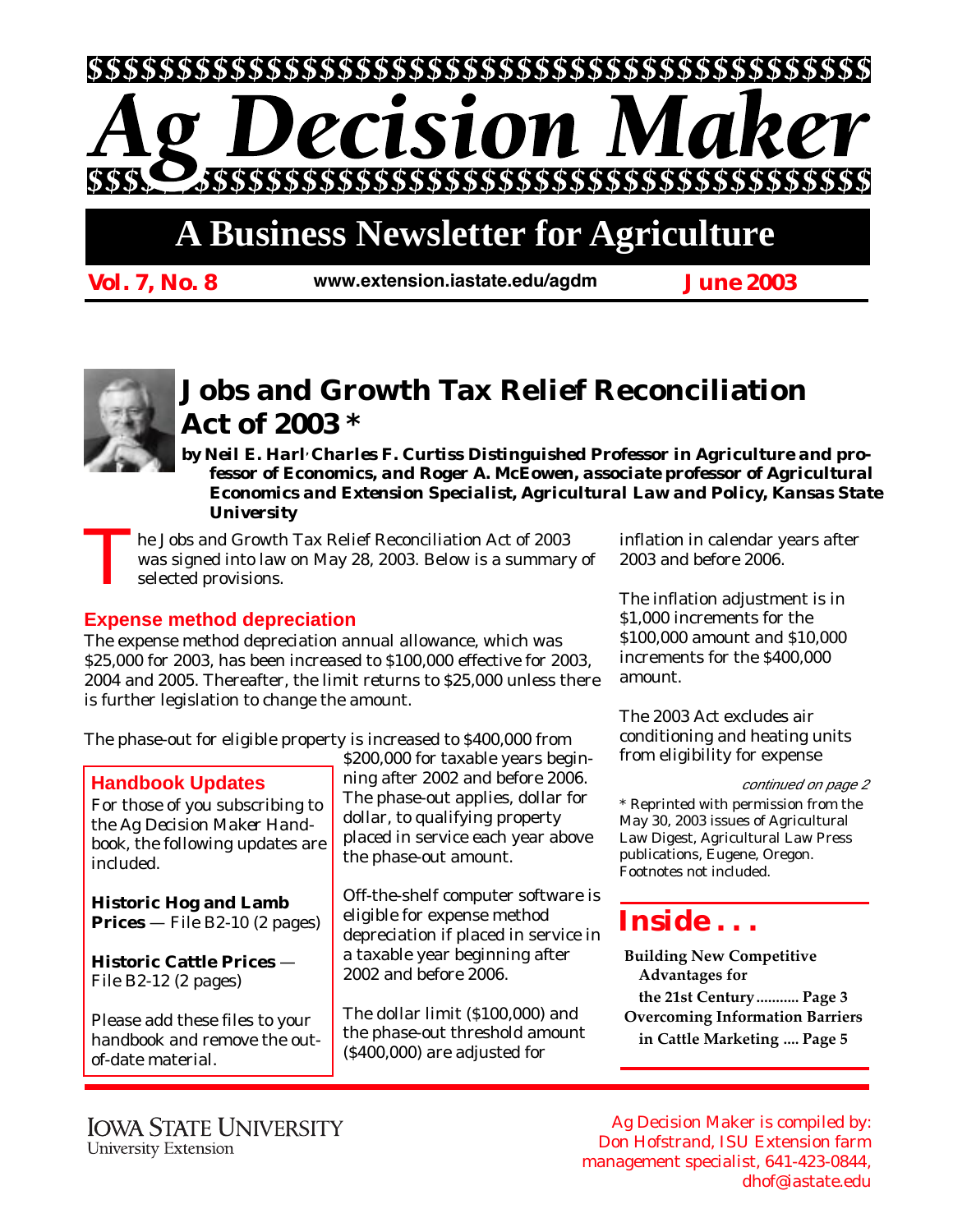## g Decision Ma

Jobs and Growth Tax Relief Reconciliation Act of 2003, continued from page 1

method depreciation. The legislation also excludes from eligibility property described in I.R.C.  $\Diamond$  50(b) (property used outside the United States, property used for lodging, property used by certain taxexempt organizations and property used by governmental units or foreign persons or entities).

The new law also provides that expense method depreciation elections can be revoked (with respect to any taxable year beginning after 2002 and before 2006) by the taxpayer with respect to any property; the revocation, once made, is irrevocable.

#### **Bonus depreciation amount**

The Act increases the special allowance for eligible property acquired after September 10, 2001, and before September 11, 2004 (the cut-off date before the 2003 amendment) from 30 percent to 50 percent of the income tax basis of eligible property (after expense method depreciation has been claimed).

The increased allowance applies to property the original of which commences with the taxpayer after May 5, 2003 if the property was acquired by the taxpayer after May 5, 2003 and before January 1, 2005 if there was no binding contract for the acquisition of the property in effect before May 6, 2003. If there was a binding contract in effect before May 6, 2003, but not before September 11, 2001, the property remains qualified for the 30 percent allowance previously available.

The property must be placed in service under the new provision before January 1, 2005 except, for property described in I.R.C.  $\Diamond$  168(k)(2)(B) (property having longer production periods) before January 1, 2006.

For passenger automobiles, which are subject to inflation-adjusted depreciation limits, the increase in the first year allowance for new vehicles under the bonus depreciation rules is boosted from \$4,600 to \$7,650 with the same effective dates as for the increase from 30 percent to 50 percent of the income tax basis of eligible property. Thus, for new passenger automobiles that are depreciable, the allowable depreciation is \$3,060 plus \$7,650 or \$10,710. For new passenger automobiles acquired before May 6, 2003, the limit is \$3,060 plus \$4,600 or \$7,660. The first year limit for used passenger automobiles remains at \$3,060.

Under the 2003 Act, an election with respect to any class of property for purposes of bonus depreciation does not apply to all property in the class.

The bonus depreciation amendments apply to taxable years ending after May 5, 2003.

#### **Capital gains**

The 2003 Act reduces the income tax rate on longterm capital gains from 10 percent to 5 percent for those in the 10 or 15 percent brackets and from 20 percent to 15 percent for those in higher income tax brackets. The reduction applies to both regular tax and alternative minimum tax calculations. For those in the 15 percent income tax bracket, the Act reduces the rate on long-term capital gains to zero for taxable years beginning after 2007 and before 2009 (unless changed in the meantime).

The provision applies to sales after May 5, 2003, in taxable years ending on or after May 6, 2003. The provision continues through 2007.

The provision provides for proration for 2003.

The 2003 Act wipes out the 8 and 18 percent rates from earlier legislation.

#### **Dividends**

Under the Act, dividends from domestic corporations (either C or S corporations) and qualified foreign corporations are generally taxed at the same rates as net long-term capital gain for taxable years beginning after December 31, 2002 and beginning before January 1, 2009. This provision applies for purposes of both regular tax and alternative minimum tax purposes. Thus, dividends will be taxed under the provision for 2003 at rates of 5 and 15 percent.

If a shareholder does not hold a share of stock for more than 60 days during the 120-day period beginning 60 days before the ex-dividend date, dividends on the stock are not eligible for the reduced rates.

#### **Corporate "penalty" taxes**

The 2003 Act reduces the accumulated earnings tax rate (to 15 percent) and the personal holding